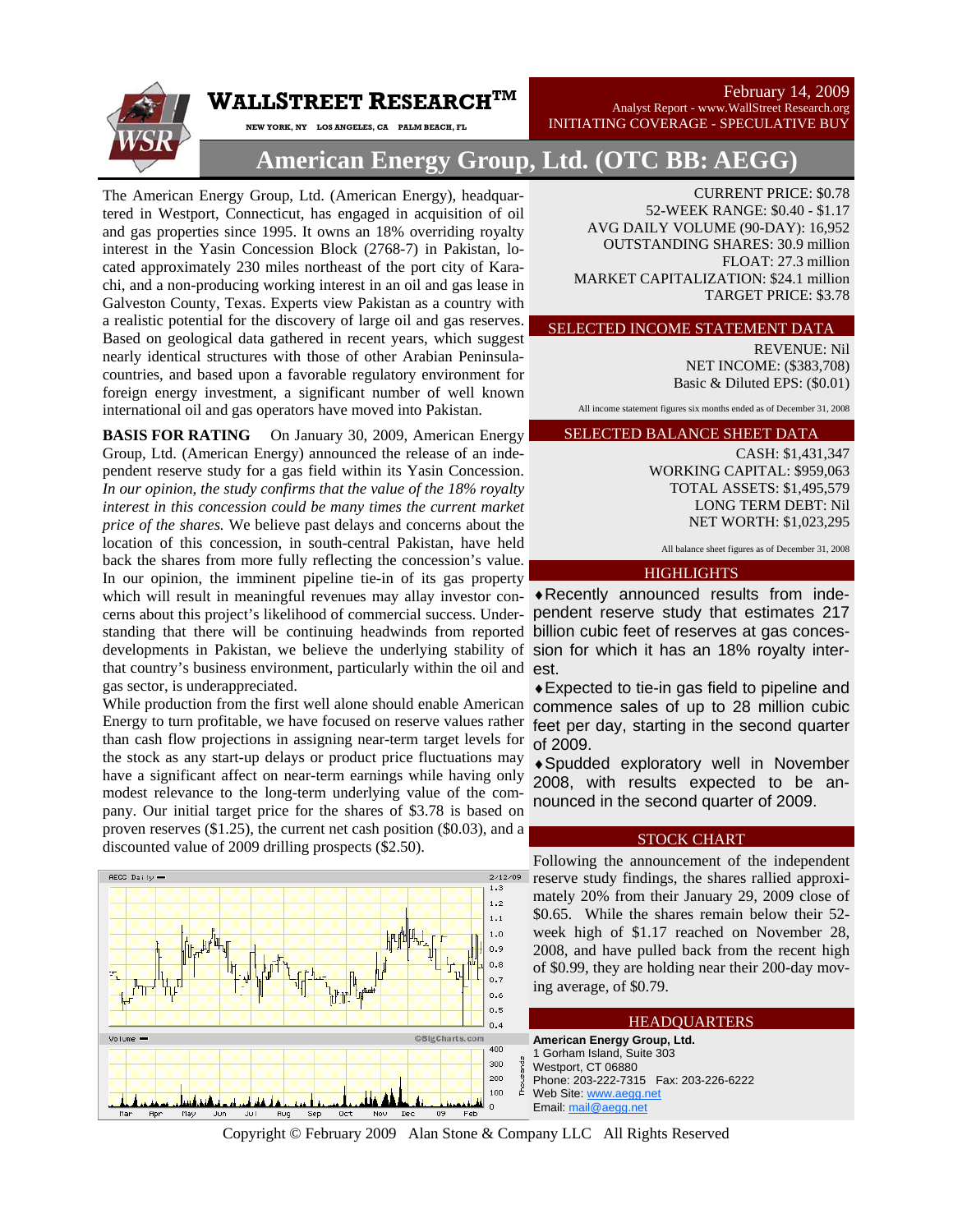### **CORPORATE HISTORY**

city of Karachi.

Block (2768-7) and awarded to Hycarbex as a new explo-by industry standards. ration license on August 11, 2001.

District of Texas, which were converted to Chapter 11 A leaner American Energy emerged from bankruptcy fodebtor-in-possession proceedings in December 2002. In cused upon acquiring and developing new oil and gasexcept the leases in Galveston County, Texas. At the time, has been placed on the Pakistan assets which management

American Energy has been principally engaged in the busi-also in jeopardy despite its high potential, due to the finanness of acquisition, exploration and development of oil and cial and continuous drilling requirements imposed under gas properties since 1995 when its then wholly owned sub-the terms of the license by the Pakistan Government. sidiary, Hycarbex-American Energy, Inc. ("Hycarbex"), In November 2003, after American Energy management acquired an exploration license for the Jacobabad (2768-4) concluded negotiations with several interested prospective Block in the Sindh Province of the Middle Indus Basin of purchasers, American Energy reached an agreement with Pakistan, approximately 230 miles northeast of the port Turkey-based Hydro Tur (Energy) Ltd. to sell to Hydro Early drilling efforts on the Jacobabad (2768-4) Block sidiary with the approval of the Bankruptcy Court. Hydro were unsuccessful but critical, together with extensive Tur (Energy) Ltd. was selected as the purchaser due to its seismic, in identifying potential targets on the Jacobabad strong financial background, its commitment to implement Block (2768-4). Hycarbex relinquished some of its Jacoba-a multiple well development of the Yasin concession, and bad Block (2768-4) acreage to the Pakistan Government its willingness to assign to American Energy an 18% gross and the remaining acreage was redesignated the Yasin royalty on oil and gas production, which is a high royalty the status of the Pakistan Yasin exploration license was Tur all of American Energy's interest in its Hycarbex sub-

On June 28, 2002, involuntary bankruptcy proceedings with new management (Pierce Onthank became CEO) were initiated against American Energy in the Southern virtually debt-free and with its common stock restructured. the first quarter of 2003, American Energy's primary se-based projects through prudent management of its two cured lender obtained the approval of the Bankruptcy assets, an 18% royalty in the Yasin Block (2768-7) license Court to foreclose all of the Texas-based oil and gas leases in Pakistan and the Galveston County, Texas leases. Focus American Energy emerged from bankruptcy in early 2004



WallStreet Research 590 Madison Avenue, 21st Floor New York, NY 10022 (212) 521-4102 www.WallStreetResearch.org Location map of Yasin Block (2768-7) in Jacobabad and Shikarpur Districts, Sind and Balochistan Provinces, Pakistan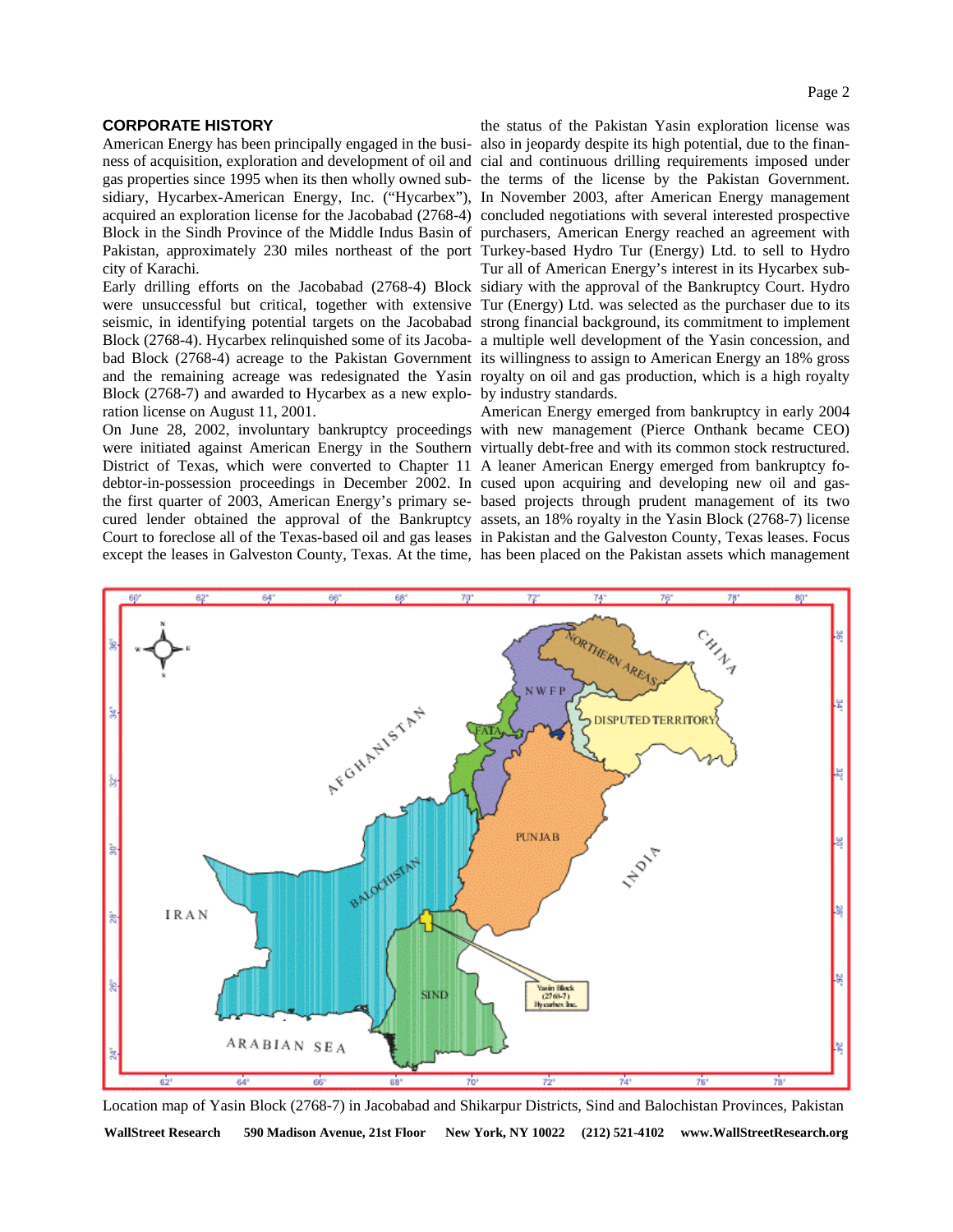believes will generate the necessary resources to exploit these opportunities.

### **PAKISTAN CONCESSION**

Martin Petroleum and Associates, a recognized engineering firm specializing in technical and economic evaluation of oil and gas properties with considerable experience in Pakistan evaluations, conducted an evaluation of the Jacobabad concession in 1998. Martin Engineering assigned gross Probable gas reserves of 5.2 trillion cubic feet (TCF) and an additional 2.2 TCF of Possible reserves to the structure encompassing a portion of the concession. However, these figures were estimates based upon geologic analysis and also needed to be verified by further scientific data and drilling.

### **INDUSTRY**

Neighboring wells drilled by other companies near concession acreage have become successful producers of gas, providing further evidence that commercial discoveries can be drilled on the Yasin concession itself. Block 22 directly adjacent and east of the Yasin Block has had three commercial discoveries: the Hamza X-1 well in 1998 tested gas at 8.0 MMCFD (million cubic feet per day), the Hasan X-1 tested 13.4 MMSCFD from a separate structure,

and the Sadiq X-1 tested 12.4 MMSCFD. Finally, the Has-and Yasin Consan #1 well to the southeast was completed as a producing cessions in the gas well in the Sui Main Limestone formation in Decem-Republic of Pakiber, 2000. During calendar 2004, the Hassan #1 well pro-stan. The current duced an average of 14 million cubic feet of gas per day. Yasin Concession The operator of the Hasssan #1 well commenced the Has-is 70 miles long san #2 well less than one mile from the Hassan #1 well in and 40 miles wide January of 2005.

of 6.3 TCF.

of \$10 million on drilling and seismic on the Jacobabad locations which are likely to enhance drilling success.



### **Petroleum activities map showing Yasin Block (2768-7)**

Legend Active Exploratory Well Location Active Development Well Location Active Rig Location Current 3D Seismic Location

Large gas reserves exist in other producing fields sur-Rhode Island). Efforts by Hycarbex (now a fully-owned rounding the Yasin concession. The Sui field, approxi-subsidiary of Hydro Tur) to substantially expand the seismately 40 miles to the northeast contains 9.6 TCF of re-mic database in 2004 resulted in approximately 85 miles of coverable gas. The Uch field just over 10 miles from the additional seismic being shot on the concession. This new concession contains 3.3 TCF; and the Mari field, approxi-seismic raw data and the old seismic data have been procmately 75 miles to the east is estimated to contain reserves essed using current techniques and all of the seismic has Through the former Hycarbex subsidiary (before the sale logic structures in Yasin Concession with high likelihood of that subsidiary), American Energy expended in excess of gas productivity and delineated a number of drill site (approximately 539,000 acres; roughly 80% of the size of been reinterpreted and analyzed.. The results verified geo-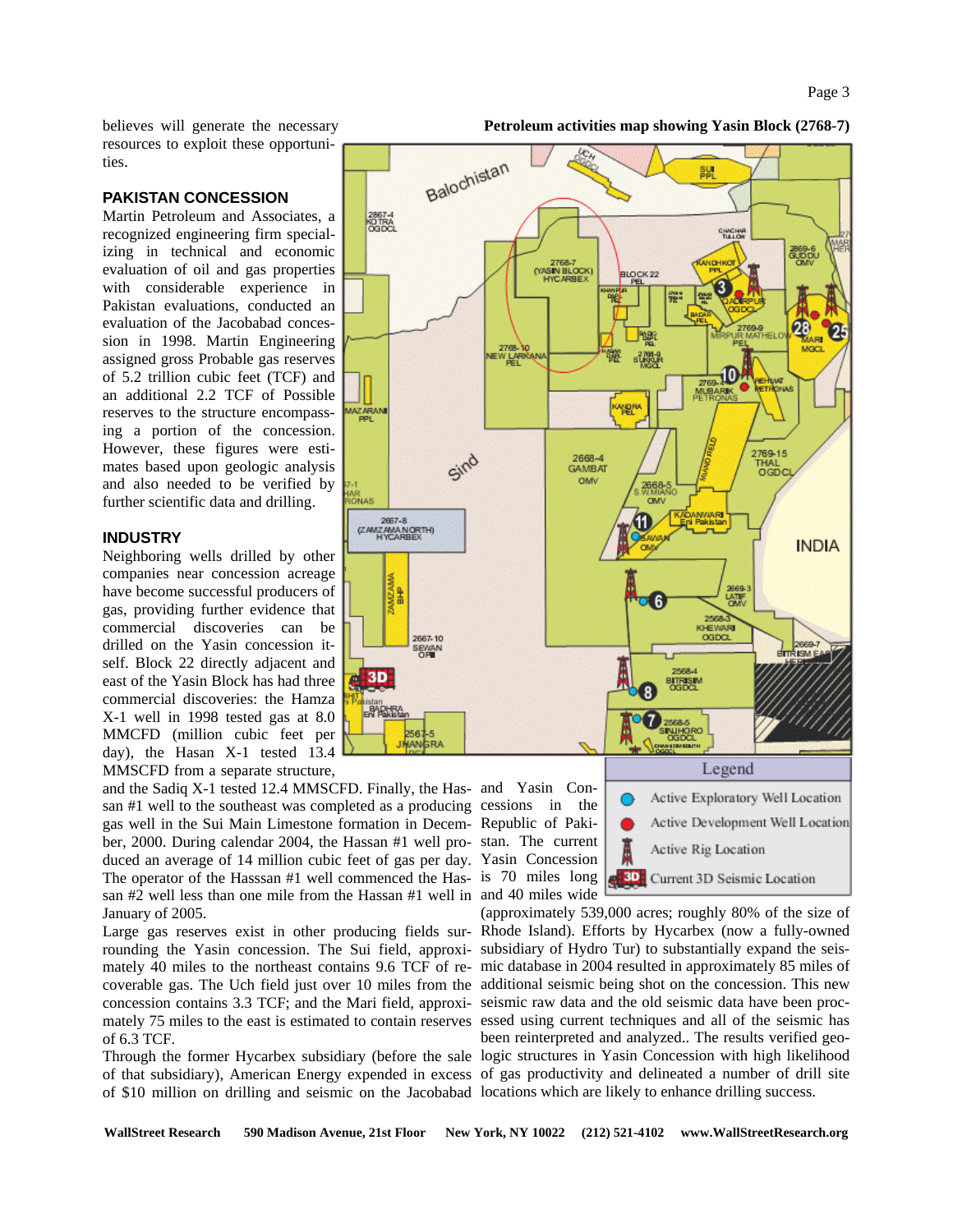Page 4



In the fourth fiscal quarter of 2005, American Energy suc-*The United States Securities and Exchange Commission*  awaited a comprehensive reserve study by a third party.

### **RECENT REPORT ON RESERVES**

18% gross royalty in the Yasin Block (2768-7) Conces-*by the exploration company.*  sion, including the Haseeb #1 well. The working interest is IPC notes in the report that a quick stabilization of shut-in co-owned by Hycarbex (85%), Hypak Asia (Pvt) Ltd. pressure and a small difference between the last flowing (10%) and Government Holdings (Pvt) Limited (5%). A pressure and the shut-in pressure indicate a very high percopy of the independent third party reserve study has been meability reservoir. This as well as a high degree (23%) of made available on the American Energy website porosity, is the basis for the high recovery factors indicated www.aegg.net.

proved, probable and possible ultimate recoverable gas are the people to have in there doing it.

World Petroleum Congress reserve classifications. The summary within the report of all proved, probable and possible reserves is as follows:

| <b>Reserve Classification</b>                                     | P-90 | $P-50$ | $P-10$ |
|-------------------------------------------------------------------|------|--------|--------|
| Total Gas in Place (BCSF)                                         | 217  | 230    | 261    |
| <b>Recovery Factor</b>                                            | 80%  | 77%    | 75%    |
| Recoverable Gas (BSCF)                                            | 174  | 177    | 196    |
|                                                                   |      |        |        |
| P-90 represents proved reserves based on well data and other      |      |        |        |
| reservoir parameters.                                             |      |        |        |
| P-50 represents probable reserves based on engineering and        |      |        |        |
| reservoir modeling of pertinent data and are considered to have a |      |        |        |
| high degree of certainty.                                         |      |        |        |
| P-10 represents possible reserves where investigations support    |      |        |        |
| further economic investment.                                      |      |        |        |

cessfully drilled the Haseeb #1 well (the Haseeb Field is *(SEC) permits oil and gas companies to disclose in their*  only one of 18 structures in the Yasin Block (2768-7 acre-*filings with the SEC only "proved" reserves that the com*age. Based upon all available test results, as well as the *pany has demonstrated by actual production or conclusive*  completion of 110 kilometers of additional seismic by Hy-*formation tests to be economically and legally producible*  carbex which provided data for selection of future wells, *under existing economic and operating conditions. Disclo-*American Energy believed that the concession acreage *sure in SEC filings of other categories of reserves is pro*contained oil and gas prospects producing physical struc-*hibited. American Energy uses in its release the terms*  tures worthy of further exploration. However, confirmation *"probable" reserves and "possible" reserves. Probable*  of the commercial potential of the Yasin Concession *reserves are unproved reserves which are more likely than* On January 30, 2009, American Energy announced that *which potentially may be recoverable through additional*  Hycarbex had released to American Energy an independ-*drilling or recovery techniques are by their nature more*  ent third party reserve study covering the Haseeb Gas *uncertain than estimates of proved reserves and thus are*  Field, Yasin Block (2768-7). American Energy owns an *subject to substantially greater risk of not being realized not to be recoverable. Possible reserves are unproved reserves which are less likely to be recoverable than probable reserves. Estimates of probable and possible reserves* 

The independent third party reserve study is titled reserve estimates which are actually higher than the pre-"Volumetric Reserve Evaluation and Third Party Certifica-liminary reserve estimates originally made by the Pakistan tion Haseeb Gas Field Yasin Block (2768-7)" and is au-Government after the completion of the Haseeb #1 well. thored by GSM, Inc. of Amarillo, Texas, USA and its Accordingly, American Energy believes that this enhances Pakistan associate, Integrated Petroleum Consultants (Pvt.) the likelihood that multiple wells will be drilled on the Limited (IPC). The study is a third party assessment, structure by Hycarbex. In reviewing the study, we were evaluation and certification of the geological and reservoir particularly heartened to see the quality of the participants engineering work performed in Pakistan by IPC. The study involved in the drilling process: Schlumberger (electrical provides estimates of proved, probable and possible total logging and testing), Halliburton (cementing services) and gas reserves in place in the Sui Main Limestone geologic Baker Oil Tools (completion services). If one wanted to do formation in the Yasin gas field and estimates of the one's best to get a project done right, then we believe those in the report. The report contains engineered recoverable

reserves from the formation. The study concludes that the Also, on January 30, 2009 American Energy announced Haseeb Gas Field contains proved, recoverable gas re-that Hycarbex had been notified by the Pakistan Ministry serves of 174 Billion Standard Cubic Feet (BSCF) using of Petroleum and Natural Resources that the provisional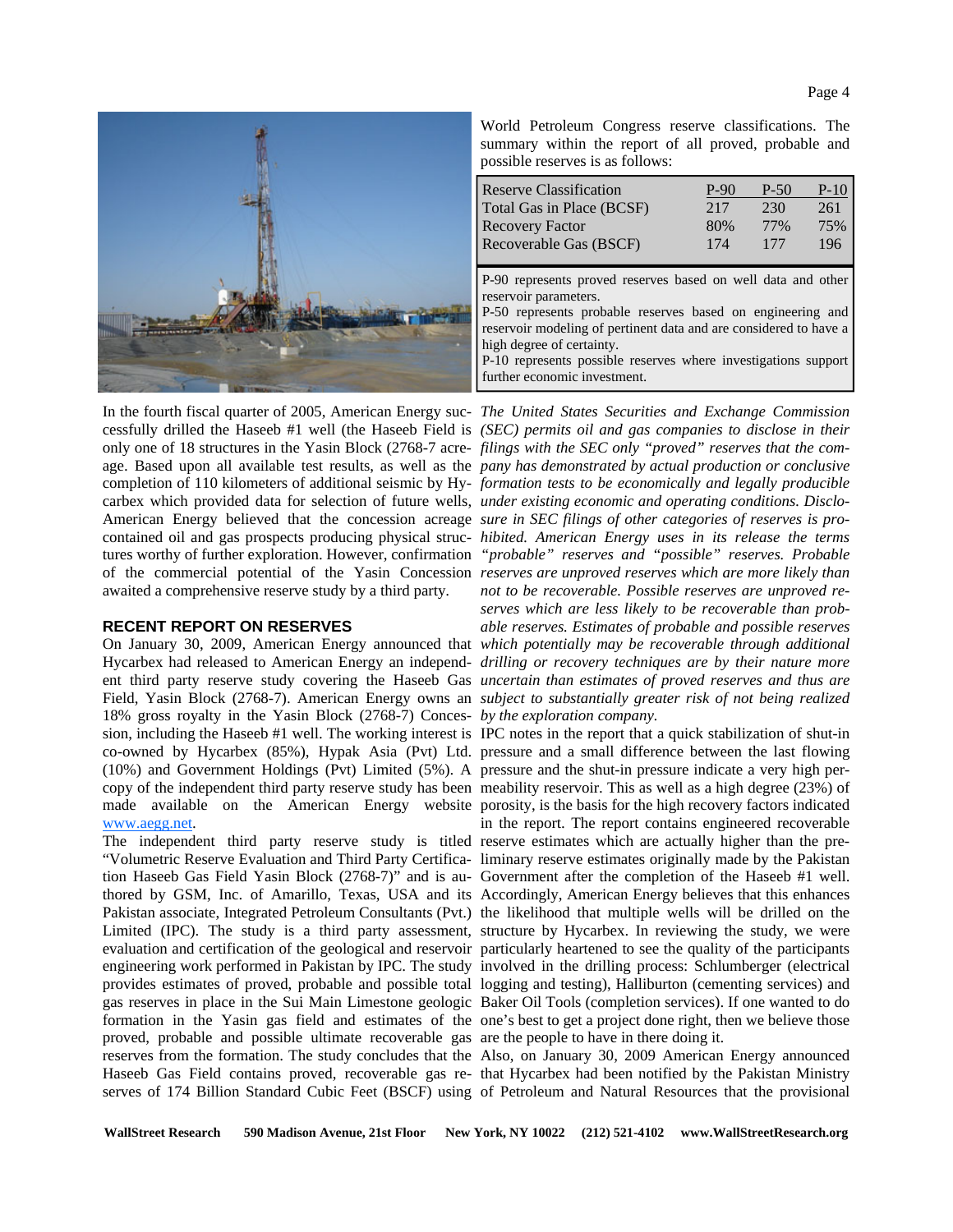gas allocation for the extended well test (EWT) period for the Haseeb #1 well has  $_{16000}$ been assigned pursuant to Hycarbex's  $_{\text{ap-12000}}^{\text{1000}}$ plication dated February 27, 2008. The  $\frac{12000}{10000}$ allocation authorizes the sale of up to 28 million cubic feet of gas per day  $_{6000}$ (MMCFD) to the Sui Southern Gas Company.

### **THE PAKISTAN OPPORTUNITY**

We believe Pakistan is a country with real-  $2000$ istic potential for the discovery of large oil and gas reserves, with a need for meaningful production for domestic needs. Perceived as containing far less oil and gas potential than the Arabian Peninsula coun-copyright 2009 Vahoo! Inc. tries, Pakistan has never received the ex-

tensive exploration efforts required to fully explore the generating assets or business activities. The financial risks comparatively few exploration undertakings an above-business in Pakistan are not as great as perceived. average number have succeeded and support the position that Pakistan represents a very opportune country in which **PAKISTAN**  to focus exploration efforts. About 25 companies, 15 of Economic Overview oil exploratory wells to be drilled this year.

infrastructure. The 12-inch Quetta gas line runs NW-SE to the energy-rich Central Asian States, the financiallyruns through the southern portion of the concession. The English proficient and includes a growing middle class. capital costs and time delays inherent in connecting to gas Its economy is one of the fastest growing in the world; pipelines will not affect the Yasin concession. (In any annual Gross Domestic Product growth has exceeded 5% event, all expenses for the surface gas treatment facility in each of the past five years (5.8% in the July 2007-June and the connecting pipeline are incurred by concession 2008 year). Despite the well-publicized political issues, owners, not the royalty holder). In sum, we believe the foreign direct investment (FDI) has grown steadily; from proximity of a pipeline for gas sales and the additional an average of \$400 million a year in the 1990s to \$5.2 bilseismic and technical data collected enhance the chances lion in 2007/08. In the six months ended December, 2008, of continued success on the Yasin concession.

entitles the Company to share in gross, rather than net, period to \$372 million in the 7/08 – 12/08 period. The ris-



vast and numerous structures warranting such attention. inherent in oil and gas drilling in Pakistan will not be However, in recent years, a significant number of well borne by American Energy because an overriding royalty known international oil and gas operators have moved into interest is not subject to such costs. While financial risks Pakistan, and their efforts have met with a high degree of are substantially reduced by the royalty arrangement, we success. A number of new commercial discoveries have believe the perceived political risk has colored investor been announced in recent years. Boosting investors' confi-sentiment regarding American Energy shares. We believe dence is geological data which suggest nearly identical the following discussion of Pakistan's business and politistructures with those of the Arabian Peninsula. Of the cal trends indicate that the risks associated with doing

them foreign (including BHP Billiton, BP, Eni, and Shell in the press has understandably focused on the political Oil), are engaged in oil and gas exploration in Pakistan. issues of Moslem fundamentalist strength in the Northern The advisor to the prime minister on petroleum, Dr. Asim Tribal Frontier sector bordering Afghanistan, the 60-year Hussain, has indicated a government goal of 100 gas and dispute with India over the Kashmir region, the country's With regard to American Energy's Pakistan endeavors, we government, there is a broader, more constructive untold note that the Yasin concession has ready access to pipeline story. Pakistan, situated in the heart of Asia, is a gateway through the concession and connects to the 20-inch Sui-liquid Gulf States, and the economically-advanced Far Karachi gas line. The Karachi-Muzaffargarh oil line also Eastern countries. Its 160 million population is mostly Although Pakistan's coverage nuclear capabilities, and challenges to its new democratic

If successfully exploited, American Energy's reserved lier period. Of note, FDI in the oil and gas sector more 18% overriding royalty interest will likely be a good than tripled from \$194 million in 2004/05 to \$635 million source of cash revenues because the royalty, by its nature, in 2007/08 and rose from \$331 million in the 7/07 – 12/07 production. American Energy expects to use these antici- ing trend in FDI reflects government policies that, despite pated revenues for further investment in other revenue ruling party changes, have consistently been focused on FDI rose to \$2.3 billion from \$2.1 billion in the year ear-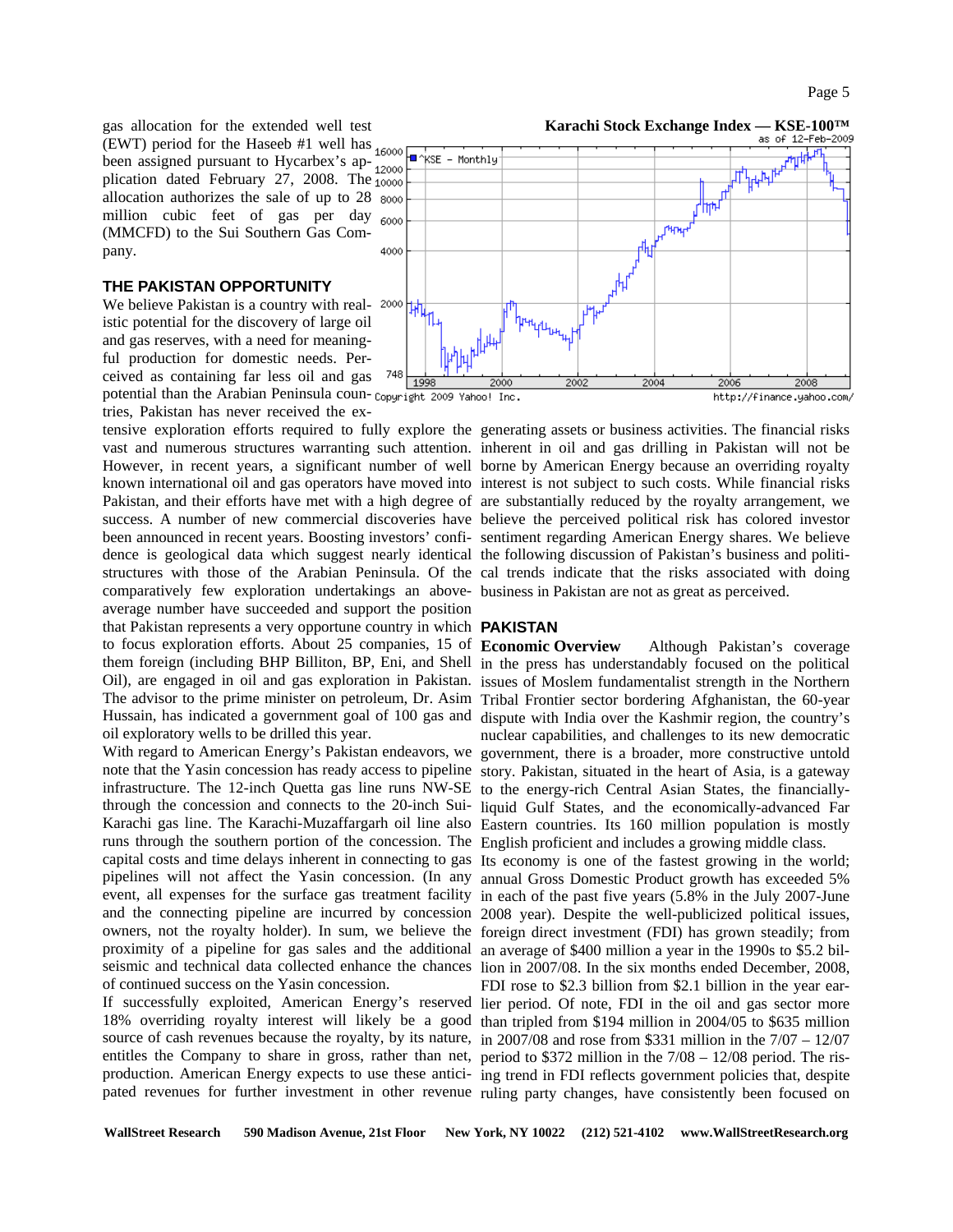alization).

change Commission has improved the regulatory environ-Environment (1993-1996) and as Federal Minister for In-100 Index was one of the world's best performing stock Benazir Bhutto government's efforts to transform Pakimarkets during the period 2000-2007.

growing trade deficit. Although exports more than doubled initiator of the Iran-Pakistan natural gas pipeline project. from \$9.1 billion to \$19.2 billion in the 2001/02 – 2007/08 Mr. Zardari was elected Senator in 1997 and served in that period, imports almost quadrupled from \$10.3 billion to capacity until the dissolution of the Senate following the \$40.0 billion. An important part of this problem comes military coup of 1999. He was elected Co-Chairman of the from petroleum group imports which account for about PPP in January 2008 following the assassination of his 40% of total imports. This underscores the need for the wife. rapid development of indigenous natural gas reserves. The During Mr. Zardari's political career, working closely with United States has provided a substantial amount of finan-his wife, he helped formulate policies that expanded the cial aid to Pakistan in recent years.

argues that "the importance of the domestic petroleum broadcasting rights in Pakistan and mobile telephone serfor domestic consumption. The balance requirement is of FM radio in the private sector. imported involving large expenditures of foreign ex-Mr. Zardari was asked by the Central Executive Commit-

depletion of present reserves. This, in turn, will force Pakistan to soon begin importing large volumes of gas at international prices to feed the domestic market. The Government of Pakistan is committed to accelerate an exploration and development programme in order to reverse the decline in crude oil production, to increase the domestic gas production and supply and to reduce the burden of imported energy which otherwise will have adverse effect on the balance of payments & trade."

**Political Overview** Although the country's record with parliamentary democracy has been mixed, Pakistan, after lapses, has returned to this form of government. The constitution of the Islamic Republic of Pakistan (1973) provides for a federal parliamentary system with a president as head of state and a popularly elected prime minister as head of government.

The President of Pakistan is Asif Ali Zardari, Co-Chairman of the Pakistan Peoples Party (PPP). He was married to Shaheed Mohtarma Benazir Bhutto in 1987 and was widowed on December 27, 2007 when she was assassinated in a terrorist attack. Ms Bhutto

liberalization, deregulation, and privatization (not nation-was PPP Chairperson from 1979 until her assassination In addition, Pakistan has modernized its capital markets Zardari served as a Member of the National Assembly and under the auspices of a national Securities and Ex-twice (1990-93 and 1993-96), as Federal Minister for the ment and transparency for its stock exchange. The Karachi vestment (1995-96). He was the principal architect of the One negative factor in Pakistan's economic picture is its ment opportunities in power generation. He was also the and was twice elected Prime Minister of Pakistan. Mr. stan's energy power sector by encouraging major invest-

The Ministry of Petroleum and Natural Resources' Petro-and opened Pakistan for foreign direct investment. During leum Exploration & Production Policy, issued in 2007, his wife's first term in office CNN and BBC were allowed industry to the economy of Pakistan cannot be over-vices were introduced at Mr. Zardari's initiative (cell emphasized as an issue of national security, national self phone subscribers as of June 2008 totaled 88 million up reliance and as a major source of government revenue." from 2 million five years earlier). During her second term The policy document points out that "Pakistan's current in office, in addition to the independent power producers crude oil production meets only 17% of the total demand being allowed in, Mr. Zardari encouraged the introduction freedom of the media, revolutionized telecommunications

change. Domestic gas production and supply presently tee of the PPP to serve as Chairman of the Party after his fails to meet the demand of domestic users, the industrial wife's assassination. Although he was elected unopposed, sector and power generation. Furthermore, gas supply may he nominated his son Bilawal Bhutto Zardari for that role soon become insufficient due to increasing demand and and instead accepted the job of Co-Chairman. Under Mr.

UZB



WallStreet Research 590 Madison Avenue, 21st Floor New York, NY 10022 (212) 521-4102 www.WallStreetResearch.org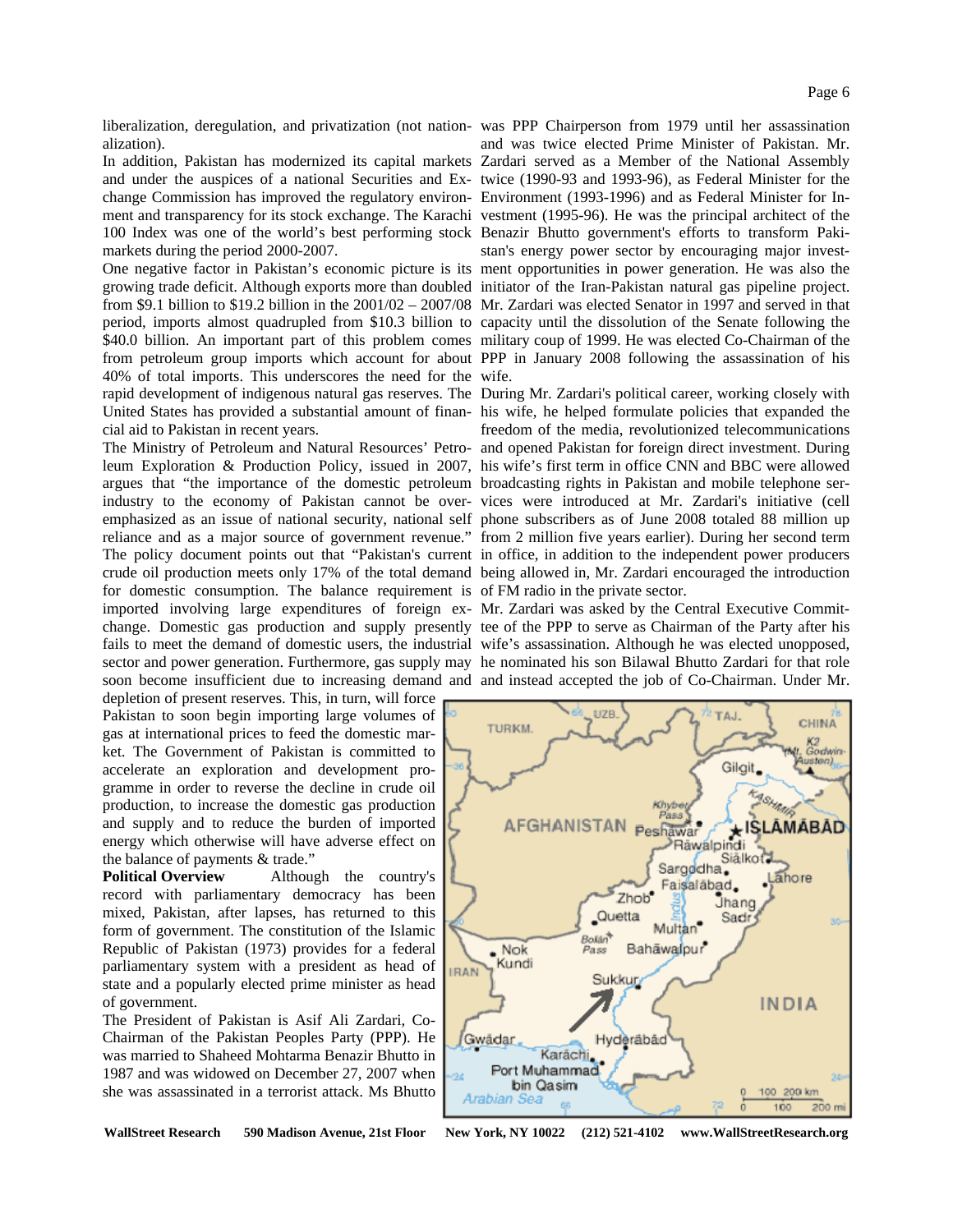### **Overview of oil and gas exploration in Pakistan**



Zardari's leadership of the Party, the PPP's candidate for **GALVESTON COUNTY, TEXAS LEASES**  norities in all government policy making.

Mr. Zardari's leadership, removed General Pervez Mushar-maintaining an "after-payout" 15% back-in working interthrough a series of negotiations and political diplomacy. had occurred, as defined in the conveyance by Luck Petro-6, 2008.

We believe Pakistan's history of above-average economic occurred. growth and pressing need for greater domestic natural gas On April 20, 2006, American Energy executed a Comproproduction together with Mr. Zardari's long history of sup-mise Settlement Agreement with Smith Energy 1986A porting the private sector in general and foreign investment Partnership and Howard A. Smith pertaining to the Galin particular and the broad support held by his coalition veston oil and gas leases. Under the terms of the Comprogovernment argue for a favorable operating environment mise Settlement Agreement, American Energy acquired all for the American Energy/Hycarbex project in Pakistan.

### **FUTURE PLANS IN PAKISTAN**

Hycarbex has indicated its belief that there are several drill right to review 3D seismic sites with over 1 TCF potential in the Yasin concession. data covering the leases. On one of these drill sites a new exploratory well, Yasin 1, American Energy also acwas spudded in November, 2008. It should be noted that quired from Smith Energy another exploration and production company had a discov-affirmation of American Enery well in the same Sui Main Limestone formation only 9 ergy's right to operate the oil miles away from the Yasin #1 site. We expect results from and gas leases as to wells

Prime Minister Syed Yousaf Raza Gillani was elected In 1997, American Energy purchased interests in two oil Prime Minister of Pakistan unopposed. Mr. Zardari also and gas leases in Galveston County, Texas from Luck Pespearheaded the appointment of Dr. Fehmida Mirza as the troleum. The leases are situated in an area which is profirst female Speaker of Pakistan's National Assembly, and ductive in multiple zones or horizons and the leases themcontinues to support the empowerment of women and mi-selves have produced commercial quantities of oil and gas The PPP government has coalition governments in all of chase, these mid-range zones (generally less than 10,000 Pakistan's four provinces. Most recently the PPP, under feet) were assigned to Smith Energy, with Luck Petroleum raf, the unconstitutional President of Pakistan, from office est. With regard to the mid-range zones, once "payout" Mr. Zardari united Pakistan's major political parties and leum to Smith Energy, the American Energy was entitled this act was accomplished without any violence. Mr. Zard-to receive 15% of the monthly working interest production ari was elected President of Pakistan with an overwhelm-from the existing Smith Energy wells on the leases. The ing majority in the presidential election held on September Company had initiated a lawsuit against Smith Energy to from both shallow and mid-range zones. Prior to this purestablish these rights based upon the belief that payout has

of Smith Energy's 3% overriding royalty interest in the

deep zones greater than 10,000 feet as well as the



**Galveston County, Texas** 

WallStreet Research 590 Madison Avenue, 21st Floor New York, NY 10022 (212) 521-4102 www.WallStreetResearch.org

this well, which is taking longer than expected to complete, to be announced in the second quarter. Hycarbex is expected to drill Haseeb #2, a confirmation well, this summer. Two more wells, one exploratory and one a confirmation well, could be completed by the end of calendar 2009.

Concurrent with the third party Yasin Block exploration activities, management will be investigating other upstream oil and gas royalty opportunities that fit the Company's investment criteria, utilizing the hopefully replenished \$2.1 million escrow fund.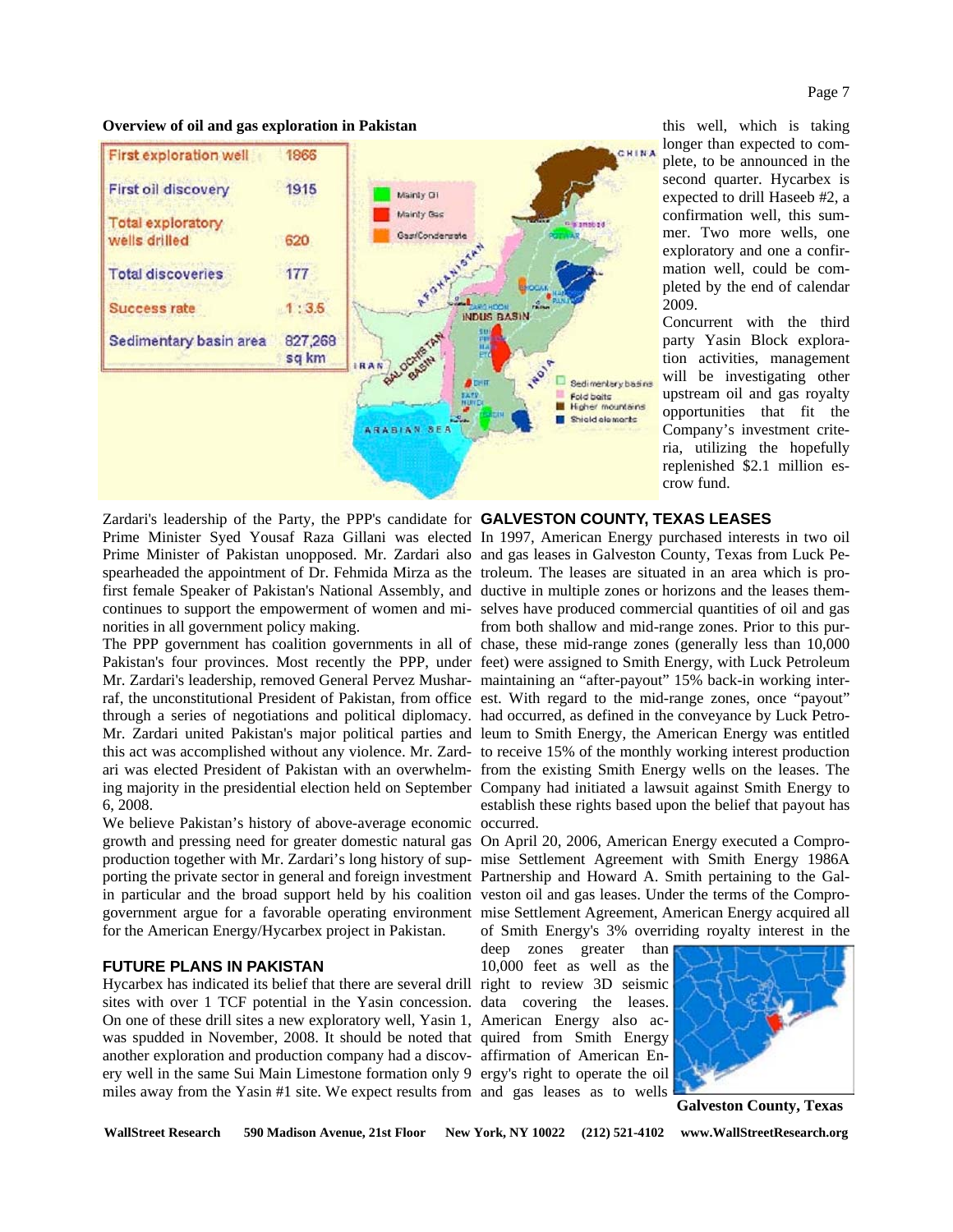### **MANAGEMENT**

alties on the output of another entity, American Energy oper- ally agreed terms to existing Smith Energy facilities in ates with modest staff; one officer, two other employees, and connection with American Energy's future operations, two independent directors.

Secretary, Treasurer and one of three Directors of the Com- agreement its claims to the 15% back-in interest in the coming President of American Energy Group Ltd. he co-<br>
American Energy the opportunity to deal in the sale or founded Crary Onthank & O'Neill, an Investment Banking exploration of the deeper zones under the oil and gas Company, in 1998. He served as the investment broker for the leases. Company from 1998 until 2001. In addition to raising millions Based upon Company research, American Energy beof dollars for American Energy Group Ltd., he has specialized lieves that the deeper zones which it currently holds in oil and gas investments for his previous clients. With over may have development potential. It is exploring the 20 years of experience in the securities business, Mr. Onthank various opportunities to realize value from these deep has held senior positions in investment banking firms and has rights, including potential sale. American Energy has managed high yield net worth and institutional portfolios. Mr. not yet determined the best course for these assets. quently became a limited partner with Bear Stearns. Later he and, therefore, the leases do not require development of became a Senior Vice President at Drexel Burnham Lambert, these rights by a certain date. In any event, this propwhere his primary responsibilities were to manage the private erty is not a focus of the Company until new seismic client group, which was involved in both public and private can be shot and interpreted. **Financial Position** Paine Webber and later at Smith Barney Shearson where he managed the investments of institutional and individual cli-<br>After emerging from bankruptcy in 2004, American ents. Mr. Onthank received a BA in economics from Denison Energy funded its operations through private loans, all University located in Granville, Ohio. He is a member of the of which have been repaid, and through the private sale pany. Mr. Onthank is currently the sole officer. Before be-Onthank began his career in the Merrill Lynch and subseinvestments for individual and institutional accounts. Mr. Onthank moved on to serve as a Senior Vice President at Pakistan-American Business Council in Washington, D.C.

**Dr. Iftikhar Zahid** serves as Director of the Company. He joined the Company as a Resident Director/Country Manager of the Pakistan Office of Hycarbex-American Energy, Inc. in 1996. In June 2001, he was promoted to Vice-President and Resident Director and joined the international board of The American Energy Group Ltd. as a director. Since the sale of Hycarbex-American Energy Inc. by the Company, Dr. Zahid, who also serves as President of Hycarbex, has been managing the Company's 18% royalty interest in the Yasin Block and serves as liaison officer to American Energy for the region. Dr. Zahid was educated at The Dow Medical College, Karachi University in 1979. In 1981, he joined the police services of Pakistan. In 1988, he resigned from governmental services as a Superintendent of Police. Between 1988 and 1996, Dr. Zahid served as an advisor and consultant to several multi-national organizations doing business in Pakistan.

**Karl Welser**, who serves as Director of the Company, has been actively involved in private real estate and finance ventures since 1999. After attending business school in Zurich, Mr. Welser joined Bank J. Vontobel in 1971 which specialized in private financial management. In the late 1970s Mr. Welser attended the Zurich Management School where he obtained his Economist KSZH degree. From 1980 through 1998, while employed at Zürcher Kantonalbank, Bankinstitut and UBS in Zurich, Switzerland, respectively, Mr. Welser's primary activities included analysis of the securities markets.

drilled to depths greater than 10,000 feet. The agree-As a non-operating oil and gas company that will receive roy- ment also affords American Energy access under mutusuch as roads and salt water disposal facilities. Ameri-Pierce Onthank serves as Chairman, CEO, President, can Energy relinquished to Smith Energy under the zones above 10,000 feet. This settlement provides

These leases are held in force by third party production

# **FINANCIALS AND OUTLOOK**

of securities. During the fourth quarter of the June 2007 fiscal year, the Company sold \$3.95 million of units of a combination of common stock and warrants exercisable at \$1.70 per share. Of this amount, it deposited \$2.1 million with Hycarbex in trust for future acquisitions of additional royalty interests in Pakistan. Based upon prior estimates received from Hycarbex, American Energy previously anticipated that gas sales from the Haseeb #1 Well would begin by mid-calendar 2007, which did not occur. The most recent estimates for pipeline connection received from Hycarbex indicate a connection during the first six months of calendar 2009 after completion of contractual documents, gas allocation, and construction of surface facilities. While these contractual and construction matters have caused Hycarbex to modify its previous estimates as to the timing of pipeline connection, we believe that the pipeline connection may occur as soon as April.

The depletion of available cash on hand resulting from the delay in the royalty stream from gas sales has created the need for additional operating capital to meet future requirements. American Energy has met and expects to continue to meet these operating capital requirements in the near term by withdrawing a portion of the \$2.1 million deposit in escrow with Hycarbex in Pakistan which is sufficient to meet its needs. As of December 31, 2008, American Energy had withdrawn a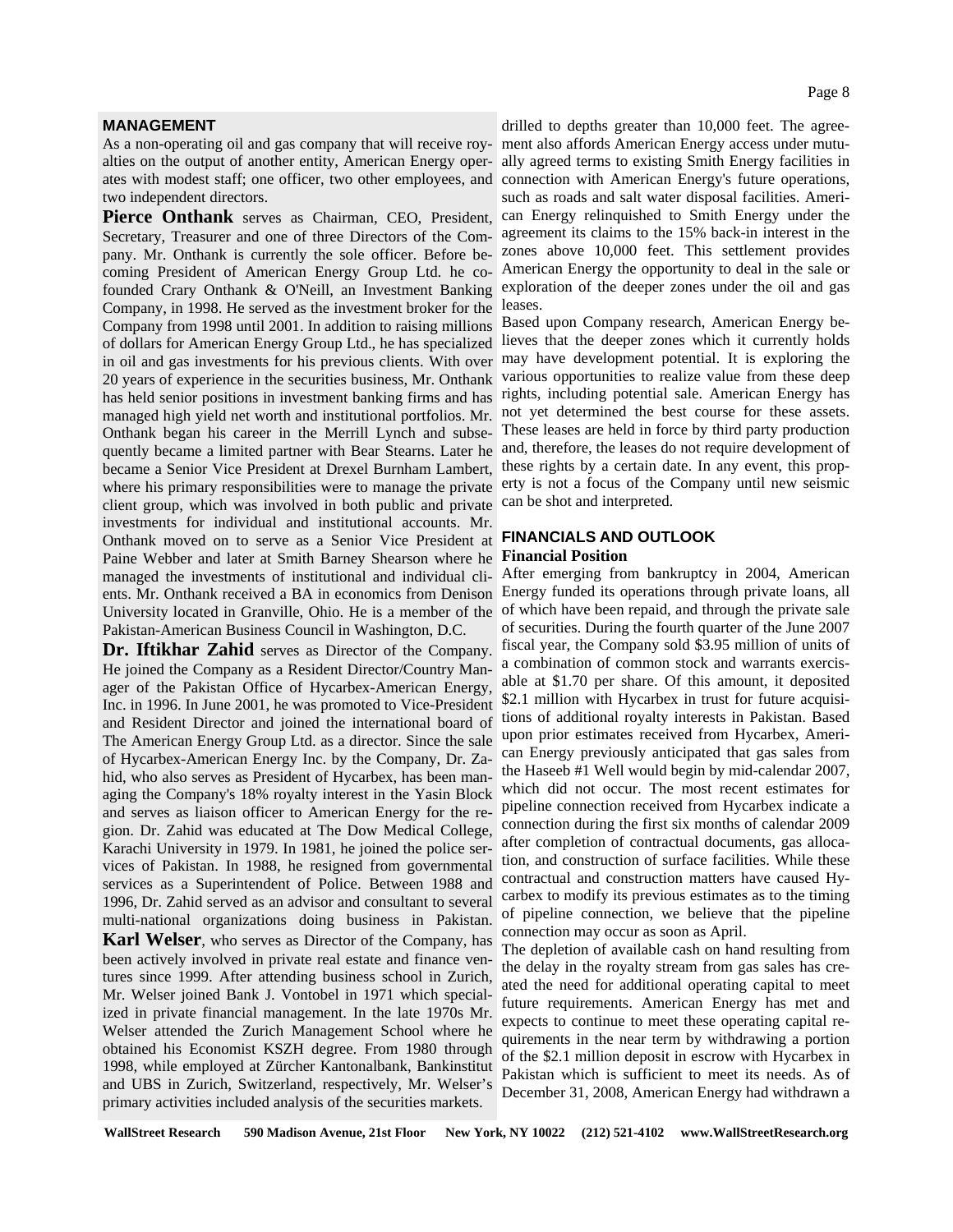total of \$672,855 of the escrow deposit. The Company day in April, gradually rising to reach 28 MMCF per day expects to replenish the escrow deposit with funds derived by July, and about doubling from this level as the Haseeb from future royalty sales.

stan. The declaration was accompanied by a suspension of (based on fully diluted shares of 34.7 million) and revewere postponed after the death of Benazir Bhutto on De- \$200,000/quarter level, approximately the same rate repacted American Energy's ownership of the overriding its income passing through directly to shareholders. royalty or the ongoing business practices within the coun- Peer Comparison try, including oil and gas exploration, development and As a non-producing company with its major asset, a roypipeline as early as April.

piration December 2011.

\$1,023,295.

### **Earnings Projections**

The initial \$2.45/MCF (\$3.06/MMBTU adjusted for the barrels of oil equivalent which equals 4.8 trillion cubic feet 805BTU per cubic foot heat content which is about 80% of of gas. The company has 4.3 billion ordinary shares outstandard) price set by the Pakistani government should rise standing. On the London Stock Exchange, trading as after the initial six-month testing period when the well is Global Depository Receipts (each representing 10 ordinary classified as commercial. We anticipate that the price shares), the recent market price for the GDR was \$5.55 for could be revised upward to \$3.20/MCF (\$4.00/MMBTU a market capitalization of \$2.39 billion. Evaluating OGDC adjusted) by September. We believe this is a reasonable shares on a market capitalization/MCF of gas reserves expectation as: 1) a condition of a \$4-\$5 billion World basis, would value the reserves of OGDC at \$0.50/MCF. Bank loan to Pakistan would be the 70% reduction in gas **Share Valuation** subsidies which would result in higher prices for American There are numerous issues in ascertaining an appropriate Energy and 2) the delivery price of gas to be supplied by share value: 1) the success or failure of individual wells; 2) pipeline from Iran may be as high as \$7.00/MMBTU. Our the ability to raise prices closer to world market levels; 3) estimates for June 2009 and June 2010 fiscal year revenues the possibility of acquisitions of additional royalty interand earnings assume production starting at 15 MMCF per ests; and 4) any adjustment for the political uncertainties in

#2 confirmation well hopefully begins production in Octo-The start-up of production was delayed by the recent po- ber. On this basis, we believe American Energy, receiving litical turmoil in Pakistan. On October 6, 2007, President an 18% royalty on revenues, net of a 12.5% excise tax, can Pervez Musharraf was reelected. On November 3, 2007, post revenues and earnings per share for the June 2009 President Musharraf declared a state of emergency in Paki- fourth fiscal quarter of approximately \$600,000 and \$0.01 the constitution. The state of emergency was lifted and the nues and earnings per share for the June 2010 fiscal year constitution was reinstated on December 15, 2007. The of \$8.7 million and \$0.17. We are assuming that general Parliamentary elections originally slated for January, 2008, and administrative expenses continue at about the cember 27, 2007 until February 18, 2008, on which date, ported for the six months ended December 2008, and that Asif Ali Zardari succeeded Mr. Musharraf as President. American Energy pays Pakistani taxes at a 25% rate This change in the political party in power has resulted in (American Energy has a \$46 million tax loss carry forward numerous personnel realignments within the several gov- that would negate any US taxes for some time). We are not ernmental ministries. Of particular importance has been assuming any contributions from the two additional wells the vacancy in the position of Oil Minister. Other than expected to be drilled later in calendar 2009. It should also delays encountered by Hycarbex in obtaining governmen- be noted that as a non-operating company with income tal approval of a surface facility construction contract for derived from royalties, American Energy may eventually the Haseeb #1 well, these political events have not im-choose to restructure itself as a royalty trust with most of

production by Hycarbex and other major foreign and do- alty interest on potential gas production in Pakistan, mestic operators doing business in Pakistan. These delays American Energy shares are not easily compared to other now appear to be behind the Company, and we anticipate stocks. Recognizing the difference in size and nature of the that the Haseeb #1 well will be tied into the Sui Southern two companies, we still thought it may prove useful to review the metrics of Oil and Gas Development Company, American Energy has 3,607,326 warrants outstanding to Ltd. (OGDC), the company with the largest exploration purchase stock at an average price of \$1.31 with exercise and production operation in Pakistan. This company is prices and expiration dates as follows: 1,000,000 shares at 85%-owned by the government of Pakistan; its shares \$0.75, expiration December 2010; 500,000 shares at \$1.00, trade on the Karachi and London Stock Exchanges. During expiration December 2010, 500,000 shares at \$1.50, expi- the June 2008 fiscal year average total production was ration December 2010; and 1,607,326 shares at \$1.70, ex- 43,434 barrel/day of crude oil, 976 million cubic feet per day of gas, 339,000 tons/day of LNG and 72,000 tons per Balance sheet highlights as December 31, 2008 include: day of sulphur; total sales were reported at 125.4 billion cash and equivalents of \$1,431,347; working capital of rupees (about \$2.06 billion). OGDC holds 44 exploration \$959,063; no long-term debt; and shareholders' equity of licenses covering 85,101 acres, 32% of Pakistan's total exploration acreage. The proven reserves as of the end of the June 2008 fiscal year were reported as 800 million